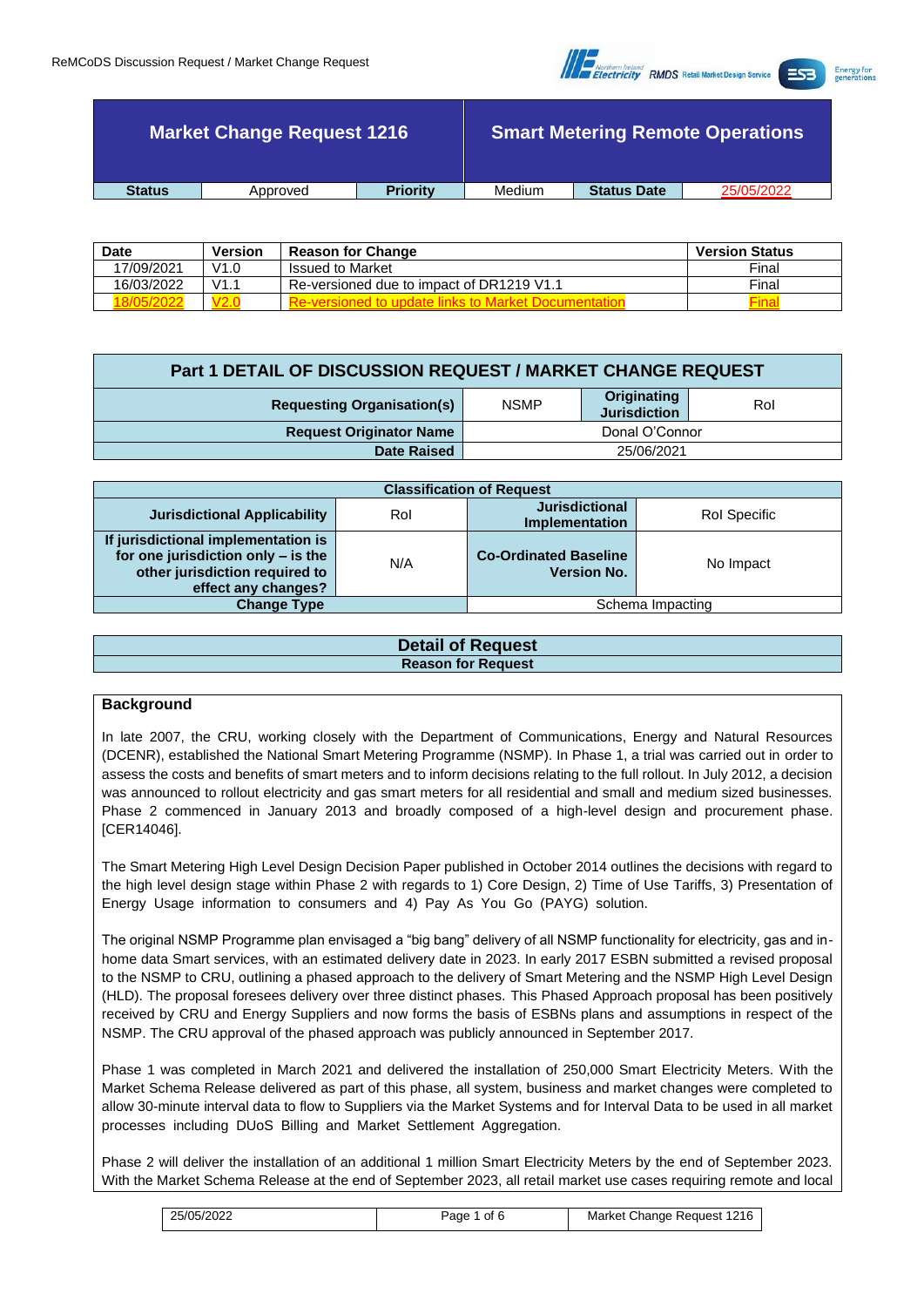

operation of the service switch in Smart Electricity Meters will be enabled. Smart Pre-Payment services with remote deenergisation/energisation can begin after this phase.

Phase 3 will deliver the installation of an additional 1 million+ Smart Electricity Meters by September 2025. Along with the Market Schema Release in September 2025, Gas Smart Metering Services and In-Home Data Services will be enabled.

NSMP Programme has implemented Phase 1 and Phase 2 has commenced. It is within this 2nd phase that the Smart Metering Remote Operations activity has commenced.

This DR provides details of the Retail Market Design changes associated with Smart Metering Remote Operations.

#### **Proposed Solution**

This details the changes required to the Retail Market Design to enable the utilisation of the Remote Switch functionality of the Smart Meter.

This contains the offering of a Remote Switch capability in the following scenarios:

- De-Energise Non NPA
- De-energise NPA
- De-Energise PAYG
- Re-Energise Non NPA
- Re-Energise NPA
- Re-Energise PAYG

The PAYG requests will be enabled as part of the market release, the functionality for non-NPA and NPA will be built as part of this release, and CRU direction will indicate its enablement.

Changes to Market Messages, Data Items, Data Definitions and Data Codes are contained in the linked amended Design Documents (with track changes).

De-Energisation Non NPA and NPA

For Single Phase sites with a CTF level of 4, these will be carried out remotely, a site visit will be initiated where CTF <4 and a site visit will be initiated where intermittent comms prevent the operation of the remote switch.

De-Energise PAYG

For Single Phase MCC12 sites with a CTF level of 4 , these will be carried out remotely and a rejection will be issued where intermittent coms prevent the operation of the remote switch.

Re-Energise Non NPA, Re-energise NPA, Re-Energise PAYG

Where a site has been de-energised remotely these requests will be carried out remotely, and a site visit will be initiated where intermittent comms prevent the operation of the remote switch.

Requests received outside of the allowable de-energisation period will be rejected unless the required data provided is within the de-energisation period, De-energisation period as defined in the De-Energisation code of Practice, PAYG Consultation and the Electricity and Gas Suppliers Handbook.

As Per CRU Smart Metering Phase 2 Scope currently for Non-Interval sites a de-energisation and re-energisation confirmation cannot be carried out on the same day. The following change will allow Suppliers to be informed where a De-energisation and Re-energisation occurs on the same day.

MM106D and MM106E changes

These will be sent for all Non-Interval sites as well (unmetered will remain as is) where there is a de-energisation or re-energisation.

Non Interval same day De-energisation and Re-energisation

Where a De-energisation and Re-energisation are carried out on the same day, the MM306 won't be sent and the MM307 will be sent as normal.

| 25/05/2022 | Page 2 of 6 | Market Change Request 1216 |
|------------|-------------|----------------------------|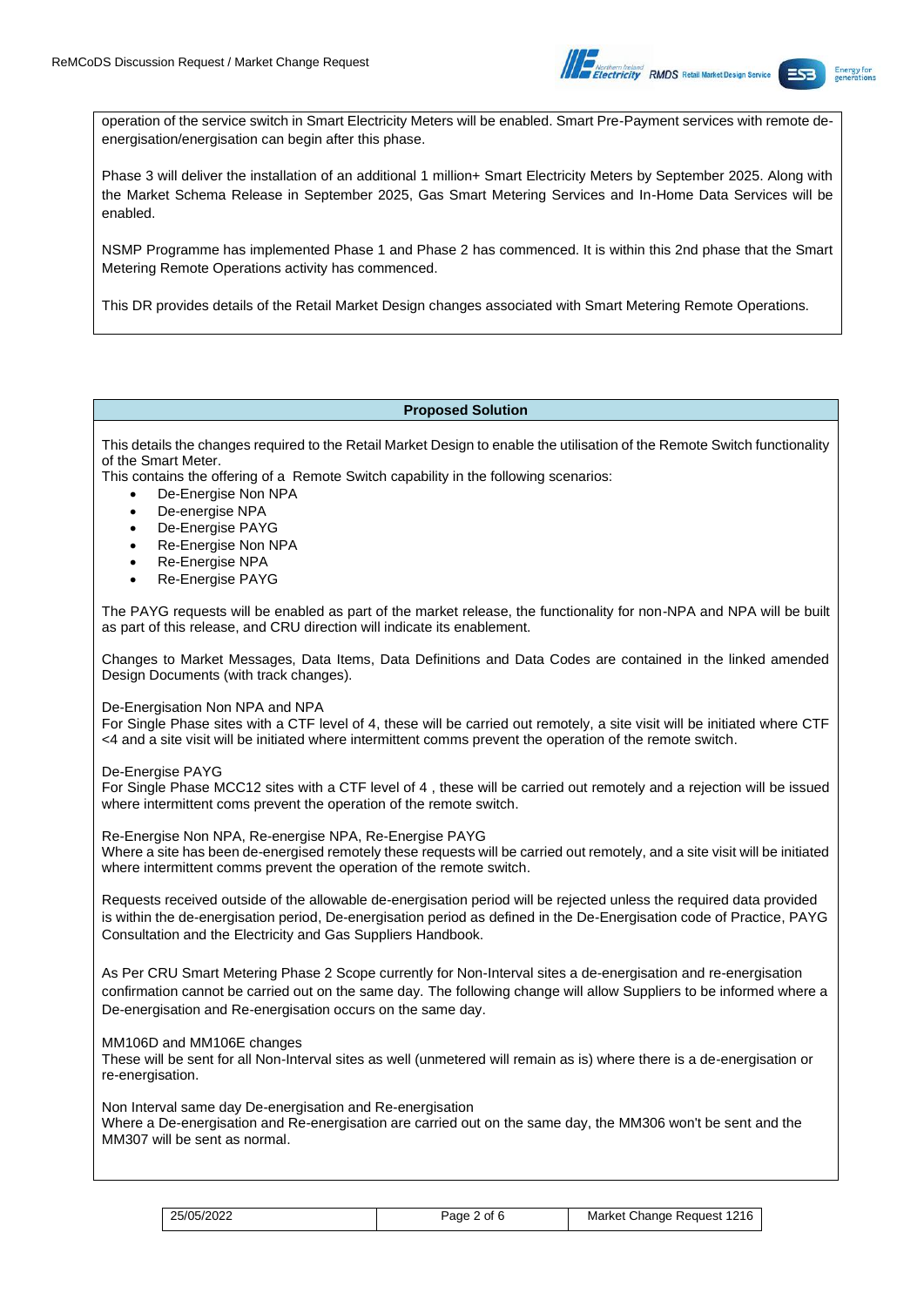

### Issuing of MM307W

Where a change from a Non-Interval MCC is carried out on the same day or the day after a Re-energisation the MM307W is issued.

### PAYG during CoS window

PAYG De-energisation/Re-energisation requests will be allowed during the CoS window.

The Prioritisation process for the V14.00.00 Schema Release, due to take place in September 2023, will indicate which MCR's are due to be implemented. If approved this DR/MCR will be included along with the following other approved MCRs:

- MCR1210
- MCR1209
- MCR1208
- MCR1193
- MCR1189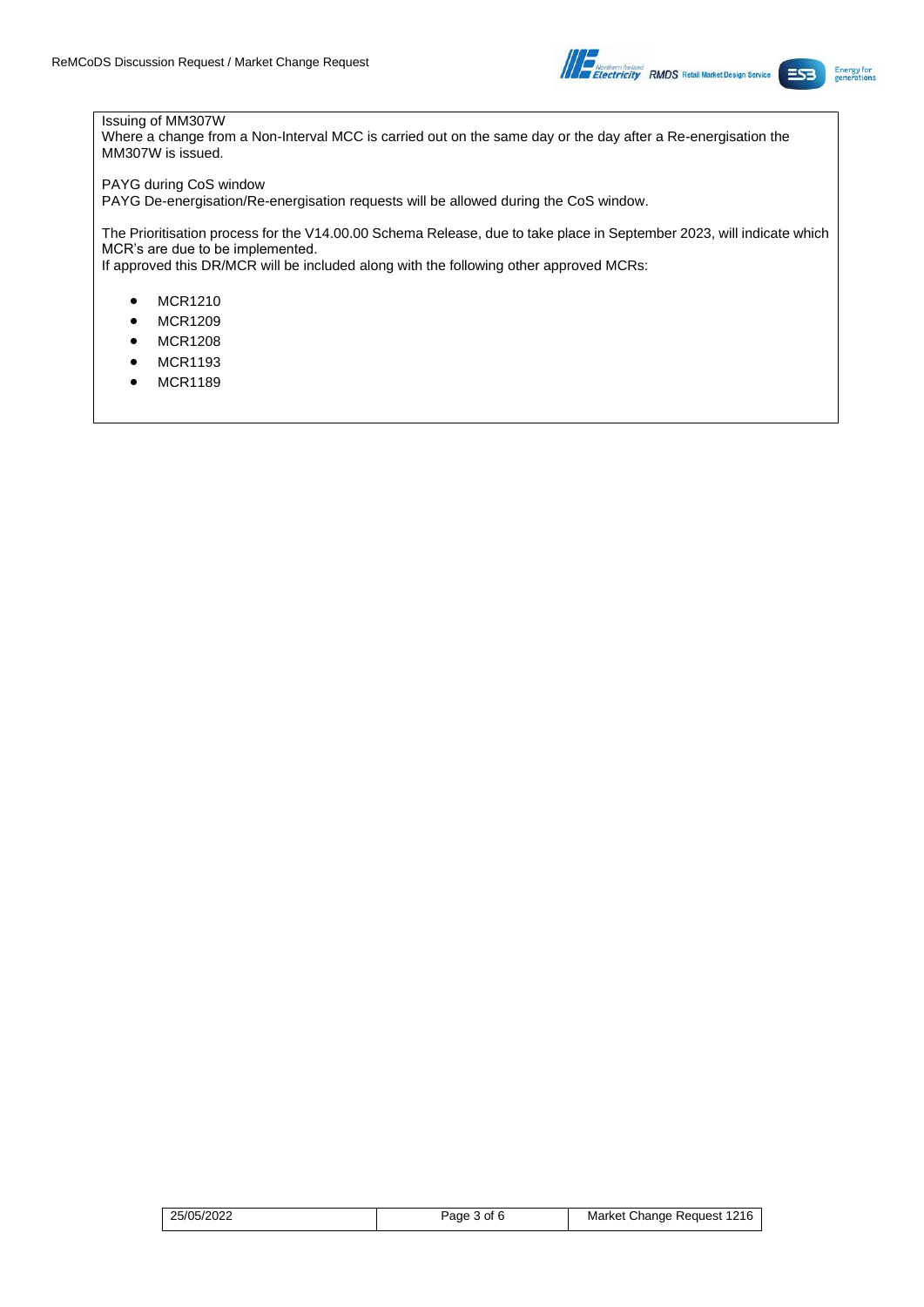

| <b>Scope of Change</b> |                                |                            |                                        |                                       |              |                  |             |             |                                |
|------------------------|--------------------------------|----------------------------|----------------------------------------|---------------------------------------|--------------|------------------|-------------|-------------|--------------------------------|
|                        |                                |                            |                                        |                                       |              |                  |             |             |                                |
| Jurisdiction           | Design<br><b>Documentation</b> | <b>Business</b><br>Process | <b>DSO Backend</b><br>System<br>Change | <b>MP</b> Backend<br>System<br>Change | <b>Tibco</b> | Supplier<br>EMMA | Schema      | Webforms    | Extranet/<br>Market<br>Website |
| <b>ROI</b>             | $\times$                       | $\boxtimes$                | $\boxtimes$                            | $\boxtimes$                           | $\boxtimes$  | $\boxtimes$      | $\boxtimes$ | $\boxtimes$ | $\boxtimes$                    |
| <b>NI</b>              |                                |                            |                                        |                                       |              |                  |             |             |                                |
|                        |                                |                            |                                        |                                       |              |                  |             |             |                                |

**Co-Ordinated Baseline Market Design Documents Impacted by Request**

| <b>Market Messages</b> |                                                            |             |            |           |  |  |
|------------------------|------------------------------------------------------------|-------------|------------|-----------|--|--|
| Message No.            | <b>Message Name</b>                                        | <b>CoBL</b> | <b>ROI</b> | <b>NI</b> |  |  |
| 017                    | Meter Point Status Change Request                          |             | <b>MMG</b> |           |  |  |
| 102P                   | Change of Supplier Provisional Acceptance                  |             | <b>MMG</b> |           |  |  |
| 106D                   | Meter Point Status Confirmation DeEnergisation             |             | <b>MMG</b> |           |  |  |
| 106E                   | Meter Point Status Confirmation Energisation               |             | <b>MMG</b> |           |  |  |
| <b>117R</b>            | Meter Point Status Request Rejection                       |             | <b>MMG</b> |           |  |  |
| 131                    | Work Status                                                |             | <b>MMG</b> |           |  |  |
| 300                    | Validated Non Interval Readings Scheduled                  |             | <b>MMG</b> |           |  |  |
| 300S                   | Validated Non Interval Readings Special                    |             | <b>MMG</b> |           |  |  |
| 300W                   | Withdrawn Non Interval Readings                            |             | <b>MMG</b> |           |  |  |
| 305                    | <b>Non Settlement Estimates</b>                            |             | <b>MMG</b> |           |  |  |
| 306                    | Meter Point Status Change Confirmation<br>DeEnergisation   |             | <b>MMG</b> |           |  |  |
| 306W                   | Meter Point status Change DeEnergisation<br>Withdrawn Read |             | <b>MMG</b> |           |  |  |
| 307W                   | Meter Point Status Change Energisation Withdrawn<br>Read   |             | <b>MMG</b> |           |  |  |
| 308                    | Non Interval Load Factor Reading Exception                 |             | <b>MMG</b> |           |  |  |

| 25/05/2022 | Page 4 of F | <b>Discussion Request1216</b> |
|------------|-------------|-------------------------------|
|------------|-------------|-------------------------------|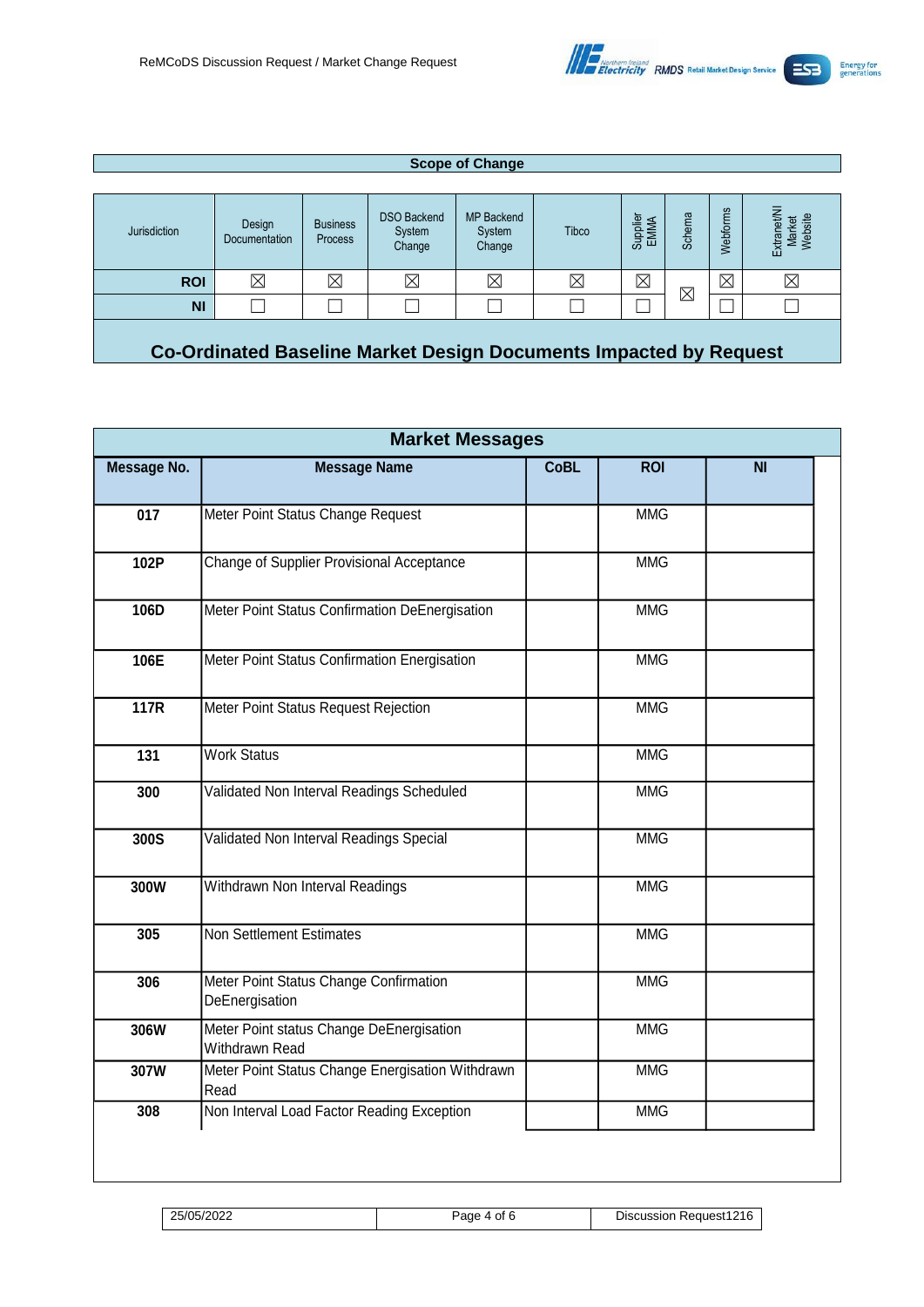

# **Data Definitions**

*No Impact*

## **Data Codes**

**New Meter Point Status Codes on MM300 MM300W MM305 MM306 MM306W MM308 MM102P MM106D MM300S**

DR De-energised Remote

### **NewMeter Point StatusReason Codes on MM017** D05 De-energise (HH PAYG) E05 Re-energise (HH PAYG)

**Work Type on MM131** W208 Re-energise PAYG

## **Reject Reason on MM117R**

ODP – Outside de-energise period.

Set "Valid in NI?" to "No". *No Impact at present*

| <b>Market Message Implementation Guides</b> |     |  |  |  |  |  |
|---------------------------------------------|-----|--|--|--|--|--|
| <b>ROI</b><br><b>NI</b><br>Yes/No           |     |  |  |  |  |  |
| Data Processing                             | Yes |  |  |  |  |  |
| <b>Meter Registration</b>                   | Yes |  |  |  |  |  |
| <b>Meter Works</b>                          | Yes |  |  |  |  |  |

# **Comments All Market Design Documentation for SMART Metering Retail Market Design Workshops affected by this MCR can be found on the RMDS SharePoint Website.** [MPD01 Change of Supplier Non Interval](https://electricitysupplyboard.sharepoint.com/sites/ESBNTWKS/rmds/Supplier%20Queries%20for%20SMART/Forms/AllItems.aspx?originalPath=aHR0cHM6Ly9lbGVjdHJpY2l0eXN1cHBseWJvYXJkLnNoYXJlcG9pbnQuY29tLzpmOi9zL0VTQk5UV0tTL3JtZHMvRW9OY1g4d1Bxb2RGbmVCS2VycW5jb1FCQkRjNzkxUDBkc2pCOWVXV0x6TEZyZz9ydGltZT1VdHhpekQ4djJVZw&id=%2Fsites%2FESBNTWKS%2Frmds%2FSupplier%20Queries%20for%20SMART%2FDraft%20v14%20Market%20Documentation%2FMPDs%2FMPD%2001%20CoS%20Non%20Interval%5FV14%20Working%20Draft%2Epdf&parent=%2Fsites%2FESBNTWKS%2Frmds%2FSupplier%20Queries%20for%20SMART%2FDraft%20v14%20Market%20Documentation%2FMPDs) [MPD02 Change of Supplier Interval](https://electricitysupplyboard.sharepoint.com/sites/ESBNTWKS/rmds/Supplier%20Queries%20for%20SMART/Forms/AllItems.aspx?originalPath=aHR0cHM6Ly9lbGVjdHJpY2l0eXN1cHBseWJvYXJkLnNoYXJlcG9pbnQuY29tLzpmOi9zL0VTQk5UV0tTL3JtZHMvRW9OY1g4d1Bxb2RGbmVCS2VycW5jb1FCQkRjNzkxUDBkc2pCOWVXV0x6TEZyZz9ydGltZT1VdHhpekQ4djJVZw&id=%2Fsites%2FESBNTWKS%2Frmds%2FSupplier%20Queries%20for%20SMART%2FDraft%20v14%20Market%20Documentation%2FMPDs%2FMPD%2002%20Change%20of%20Supplier%20QH%20%2D%20Working%20Draft%20v14%20%281%29%2Epdf&parent=%2Fsites%2FESBNTWKS%2Frmds%2FSupplier%20Queries%20for%20SMART%2FDraft%20v14%20Market%20Documentation%2FMPDs) [MPD09 De-energisation](https://electricitysupplyboard.sharepoint.com/sites/ESBNTWKS/rmds/Supplier%20Queries%20for%20SMART/Forms/AllItems.aspx?originalPath=aHR0cHM6Ly9lbGVjdHJpY2l0eXN1cHBseWJvYXJkLnNoYXJlcG9pbnQuY29tLzpmOi9zL0VTQk5UV0tTL3JtZHMvRW9OY1g4d1Bxb2RGbmVCS2VycW5jb1FCQkRjNzkxUDBkc2pCOWVXV0x6TEZyZz9ydGltZT1VdHhpekQ4djJVZw&id=%2Fsites%2FESBNTWKS%2Frmds%2FSupplier%20Queries%20for%20SMART%2FDraft%20v14%20Market%20Documentation%2FMPDs%2FMPD%2009%20De%2DEnergisation%5FV14%20Working%20Draft%20V1%2E2%2Epdf&parent=%2Fsites%2FESBNTWKS%2Frmds%2FSupplier%20Queries%20for%20SMART%2FDraft%20v14%20Market%20Documentation%2FMPDs) [MPD09 De-energisation end](https://electricitysupplyboard.sharepoint.com/sites/ESBNTWKS/rmds/Supplier%20Queries%20for%20SMART/Forms/AllItems.aspx?originalPath=aHR0cHM6Ly9lbGVjdHJpY2l0eXN1cHBseWJvYXJkLnNoYXJlcG9pbnQuY29tLzpmOi9zL0VTQk5UV0tTL3JtZHMvRW9OY1g4d1Bxb2RGbmVCS2VycW5jb1FCQkRjNzkxUDBkc2pCOWVXV0x6TEZyZz9ydGltZT1VdHhpekQ4djJVZw&id=%2Fsites%2FESBNTWKS%2Frmds%2FSupplier%20Queries%20for%20SMART%2FDraft%20v14%20Market%20Documentation%2FMPDs%2FMPD%2009%20De%2DEnergise%20End%20to%20End%20Working%20Draft%20v14%2Epdf&parent=%2Fsites%2FESBNTWKS%2Frmds%2FSupplier%20Queries%20for%20SMART%2FDraft%20v14%20Market%20Documentation%2FMPDs) to end [MPD10 Re-energisation](https://electricitysupplyboard.sharepoint.com/sites/ESBNTWKS/rmds/Supplier%20Queries%20for%20SMART/Forms/AllItems.aspx?originalPath=aHR0cHM6Ly9lbGVjdHJpY2l0eXN1cHBseWJvYXJkLnNoYXJlcG9pbnQuY29tLzpmOi9zL0VTQk5UV0tTL3JtZHMvRW9OY1g4d1Bxb2RGbmVCS2VycW5jb1FCQkRjNzkxUDBkc2pCOWVXV0x6TEZyZz9ydGltZT1VdHhpekQ4djJVZw&id=%2Fsites%2FESBNTWKS%2Frmds%2FSupplier%20Queries%20for%20SMART%2FDraft%20v14%20Market%20Documentation%2FMPDs%2FMPD%2010%20Re%20Energise%5Fv14%20Working%20Draft%20V1%2E2%2Epdf&parent=%2Fsites%2FESBNTWKS%2Frmds%2FSupplier%20Queries%20for%20SMART%2FDraft%20v14%20Market%20Documentation%2FMPDs) [MPD10 Re-energisation end-to-end](https://electricitysupplyboard.sharepoint.com/sites/ESBNTWKS/rmds/Supplier%20Queries%20for%20SMART/Forms/AllItems.aspx?originalPath=aHR0cHM6Ly9lbGVjdHJpY2l0eXN1cHBseWJvYXJkLnNoYXJlcG9pbnQuY29tLzpmOi9zL0VTQk5UV0tTL3JtZHMvRW9OY1g4d1Bxb2RGbmVCS2VycW5jb1FCQkRjNzkxUDBkc2pCOWVXV0x6TEZyZz9ydGltZT1VdHhpekQ4djJVZw&id=%2Fsites%2FESBNTWKS%2Frmds%2FSupplier%20Queries%20for%20SMART%2FDraft%20v14%20Market%20Documentation%2FMPDs%2FMPD%2010%20Re%2DEnergise%20End%20to%20End%20Working%20Draft%20v14%2Epdf&parent=%2Fsites%2FESBNTWKS%2Frmds%2FSupplier%20Queries%20for%20SMART%2FDraft%20v14%20Market%20Documentation%2FMPDs) [MPD21 De-registration](https://electricitysupplyboard.sharepoint.com/sites/ESBNTWKS/rmds/Supplier%20Queries%20for%20SMART/Forms/AllItems.aspx?originalPath=aHR0cHM6Ly9lbGVjdHJpY2l0eXN1cHBseWJvYXJkLnNoYXJlcG9pbnQuY29tLzpmOi9zL0VTQk5UV0tTL3JtZHMvRW9OY1g4d1Bxb2RGbmVCS2VycW5jb1FCQkRjNzkxUDBkc2pCOWVXV0x6TEZyZz9ydGltZT1VdHhpekQ4djJVZw&id=%2Fsites%2FESBNTWKS%2Frmds%2FSupplier%20Queries%20for%20SMART%2FDraft%20v14%20Market%20Documentation%2FMPDs%2FMPD%2021%20De%2DRegistration%2Epdf&parent=%2Fsites%2FESBNTWKS%2Frmds%2FSupplier%20Queries%20for%20SMART%2FDraft%20v14%20Market%20Documentation%2FMPDs) [Downloadable Meter Point Files Guide](https://electricitysupplyboard.sharepoint.com/:x:/r/sites/ESBNTWKS/rmds/_layouts/15/Doc.aspx?sourcedoc=%7BEE88FBAA-425F-4EBD-9905-9CBF5DEE1CC1%7D&file=Downloadable%20Meter%20Point%20Files%20Guide%20Working%20Draft%20v14%20External.xlsx&action=default&mobileredirect=true) [MPRN Enquiry Webservice Guide](https://electricitysupplyboard.sharepoint.com/sites/ESBNTWKS/rmds/Supplier%20Queries%20for%20SMART/Forms/AllItems.aspx?originalPath=aHR0cHM6Ly9lbGVjdHJpY2l0eXN1cHBseWJvYXJkLnNoYXJlcG9pbnQuY29tLzpmOi9zL0VTQk5UV0tTL3JtZHMvRW9OY1g4d1Bxb2RGbmVCS2VycW5jb1FCQkRjNzkxUDBkc2pCOWVXV0x6TEZyZz9ydGltZT1VdHhpekQ4djJVZw&id=%2Fsites%2FESBNTWKS%2Frmds%2FSupplier%20Queries%20for%20SMART%2FDraft%20v14%20Market%20Documentation%2FBriefing%20Documents%2FMPRN%20Enquiry%20Web%20Service%20Guide%20Working%20Draft%20v14%20External%2Epdf&parent=%2Fsites%2FESBNTWKS%2Frmds%2FSupplier%20Queries%20for%20SMART%2FDraft%20v14%20Market%20Documentation%2FBriefing%20Documents) [Retail Market Participant Extranet Website](https://electricitysupplyboard.sharepoint.com/sites/ESBNTWKS/rmds/Supplier%20Queries%20for%20SMART/Forms/AllItems.aspx?originalPath=aHR0cHM6Ly9lbGVjdHJpY2l0eXN1cHBseWJvYXJkLnNoYXJlcG9pbnQuY29tLzpmOi9zL0VTQk5UV0tTL3JtZHMvRW9OY1g4d1Bxb2RGbmVCS2VycW5jb1FCQkRjNzkxUDBkc2pCOWVXV0x6TEZyZz9ydGltZT1VdHhpekQ4djJVZw&id=%2Fsites%2FESBNTWKS%2Frmds%2FSupplier%20Queries%20for%20SMART%2FDraft%20v14%20Market%20Documentation%2FBriefing%20Documents%2FRetail%20Market%20Participant%20Extranet%20Website%20Guide%5Fv14%20Working%20Draft%20%2Epdf&parent=%2Fsites%2FESBNTWKS%2Frmds%2FSupplier%20Queries%20for%20SMART%2FDraft%20v14%20Market%20Documentation%2FBriefing%20Documents) [ROI MMG Data Processing](https://electricitysupplyboard.sharepoint.com/sites/ESBNTWKS/rmds/Supplier%20Queries%20for%20SMART/Forms/AllItems.aspx?originalPath=aHR0cHM6Ly9lbGVjdHJpY2l0eXN1cHBseWJvYXJkLnNoYXJlcG9pbnQuY29tLzpmOi9zL0VTQk5UV0tTL3JtZHMvRW9OY1g4d1Bxb2RGbmVCS2VycW5jb1FCQkRjNzkxUDBkc2pCOWVXV0x6TEZyZz9ydGltZT1VdHhpekQ4djJVZw&id=%2Fsites%2FESBNTWKS%2Frmds%2FSupplier%20Queries%20for%20SMART%2FDeenergisation%20%26%20Reenergisation%20MCR%2FMarket%20Documents%2FROI%20Market%20Message%20Guide%20%2D%20Data%20Processing%20V5%2E1%20External%2Epdf&parent=%2Fsites%2FESBNTWKS%2Frmds%2FSupplier%20Queries%20for%20SMART%2FDeenergisation%20%26%20Reenergisation%20MCR%2FMarket%20Documents) [ROI MMG Meter Registration](https://electricitysupplyboard.sharepoint.com/sites/ESBNTWKS/rmds/Supplier%20Queries%20for%20SMART/Forms/AllItems.aspx?id=%2Fsites%2FESBNTWKS%2Frmds%2FSupplier%20Queries%20for%20SMART%2FDraft%20v14%20Market%20Documentation%2FMarket%20Message%20Guides%2FMarket%20Message%20Guide%20%2D%20Data%20Processing%20%5FV14%20Working%20Draft%2Epdf&parent=%2Fsites%2FESBNTWKS%2Frmds%2FSupplier%20Queries%20for%20SMART%2FDraft%20v14%20Market%20Documentation%2FMarket%20Message%20Guides) [ROI MMG Meter](https://electricitysupplyboard.sharepoint.com/sites/ESBNTWKS/rmds/Supplier%20Queries%20for%20SMART/Forms/AllItems.aspx?id=%2Fsites%2FESBNTWKS%2Frmds%2FSupplier%20Queries%20for%20SMART%2FDraft%20v14%20Market%20Documentation%2FMarket%20Message%20Guides%2FMarket%20Message%20Guide%20%2D%20Data%20Processing%20%5FV14%20Working%20Draft%2Epdf&parent=%2Fsites%2FESBNTWKS%2Frmds%2FSupplier%20Queries%20for%20SMART%2FDraft%20v14%20Market%20Documentation%2FMarket%20Message%20Guides) Works [Market Message Guide](https://electricitysupplyboard.sharepoint.com/:x:/r/sites/ESBNTWKS/rmds/_layouts/15/Doc.aspx?sourcedoc=%7B7792BFFE-2953-4A33-BC0C-A90873023D85%7D&file=Market-Schema-Guide%20_v14%20Working%20Draft.xlsx&action=default&mobileredirect=true&cid=210f7053-27fa-4c72-8129-e5020efdd415)

| '05/2022<br>25/05/2 | 'age<br>0t<br>b | Request1216<br><b>Discussion</b> |
|---------------------|-----------------|----------------------------------|
|---------------------|-----------------|----------------------------------|